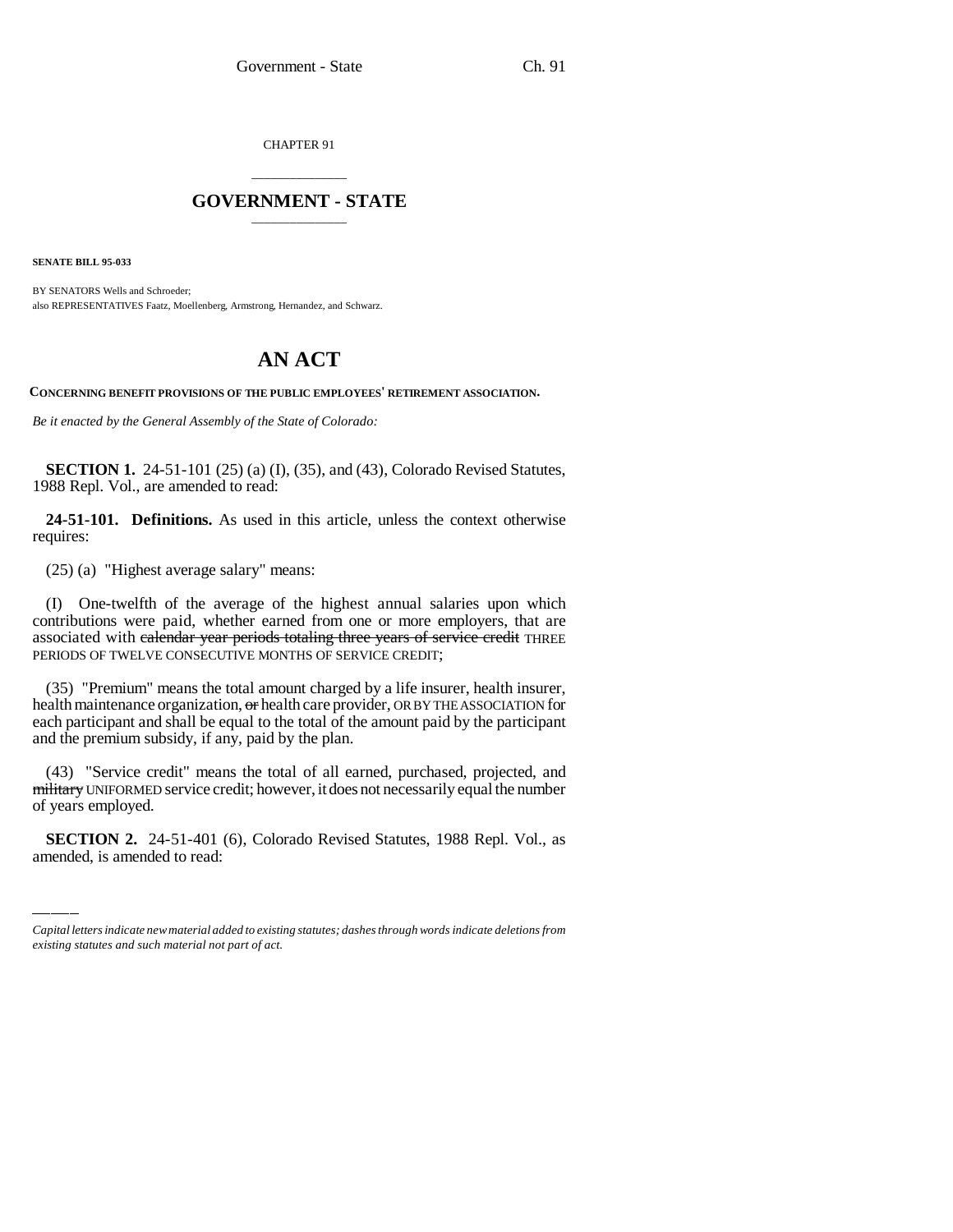**24-51-401. Employer and member contributions.** (6) For all members, contributions will be subject to any maximum limits imposed under federal income tax law including THE LIMITATIONS SET FORTH IN SECTION 401 (a) (17) OF THE FEDERAL "INTERNAL REVENUE CODE OF 1986", AS AMENDED, AND any OTHER limit on the members' total gross salary that may be taken into account for purposes of determining member contributions.

**SECTION 3.** 24-51-501 (2), (3), and (4), Colorado Revised Statutes, 1988 Repl. Vol., are amended to read:

**24-51-501. Earned service credit.** (2) One year of service credit is earned for one year of full-time employment, at full salary, TWELVE CALENDAR MONTHS OF EMPLOYMENT, for which contributions to the association are made, IN WHICH A MEMBER IN EACH MONTH EARNS SALARY GREATER THAN OR EQUAL TO EIGHTY TIMES THE FEDERAL MINIMUM WAGE HOURLY RATE IN EFFECT AT THE TIME OF SERVICE. A MEMBER WHO IS EMPLOYED IN A POSITION IN WHICH THE EMPLOYMENT PATTERN COVERS A PERIOD OF AT LEAST EIGHT MONTHS BUT LESS THAN TWELVE MONTHS PER YEAR SHALL EARN ONE YEAR OF SERVICE CREDIT IF AT LEAST EIGHT MONTHS OF SERVICE CREDIT ARE EARNED DURING THE MONTHS IN WHICH THE MEMBER IS EMPLOYED DURING THE YEAR.

(3) Earned service credit for less than full-time employment, or full-time employment for which less than full salary is received, PERIODS OF EMPLOYMENT WHICH DO NOT MEET THE REQUIREMENTS DESCRIBED IN SUBSECTION (2) OF THIS SECTION shall be determined by the ratio of the actual time worked to full time or the ratio of actual salary received to full salary EIGHTY TIMES THE FEDERAL MINIMUM WAGE HOURLY RATE IN EFFECT AT THE TIME OF SERVICE AND THE RATIO OF THE NUMBER OF MONTHS FOR WHICH CONTRIBUTIONS ARE REMITTED TO THE NUMBER OF MONTHS REQUIRED FOR ONE YEAR OF SERVICE CREDIT.

(4) Earned service credit shall be recorded on  $a$  calendar year AN ANNUAL basis.

**SECTION 4.** 24-51-503 (3), Colorado Revised Statutes, 1988 Repl. Vol., is repealed as follows:

**24-51-503. Purchase of service credit relating to a refunded member contribution account.** (3) Service credit associated with one or more refunded member contribution accounts may be purchased separately at the discretion of the member.

**SECTION 5.** 24-51-505 (1) (b), (1) (c), (2), and (4), Colorado Revised Statutes, 1988 Repl. Vol., as amended, are amended to read:

**24-51-505. Purchase of service credit relating to noncovered employment.** (1) Service credit may be purchased for any period of previous employment with any public or private employer in the United States or its territories, subject to the following conditions:

(b) The member must provide certification from the previous employer as to the dates of employment AND the record of salary received; and the full-time salary for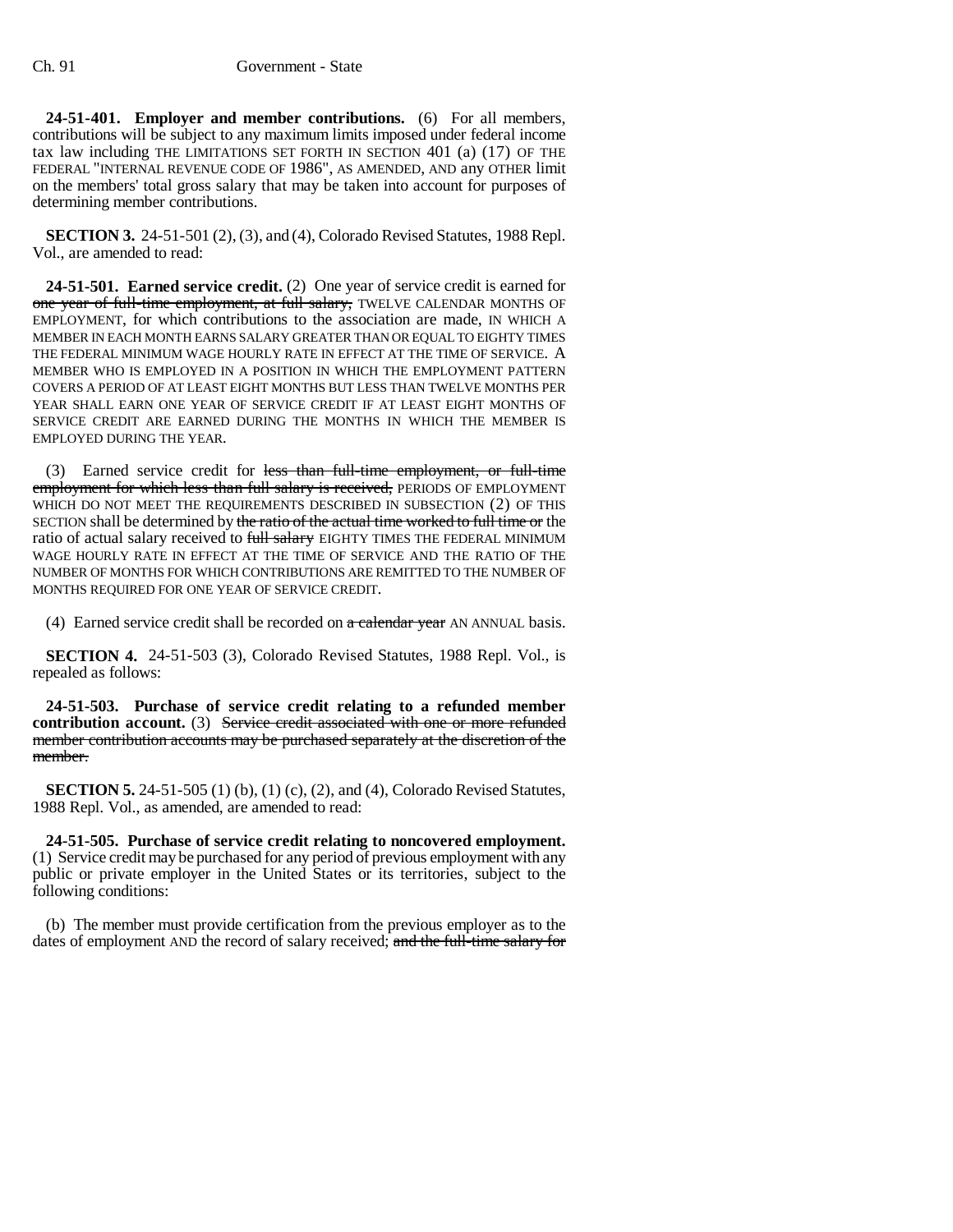the position the member held; and

(c) The member must provide certification from any retirement program covering such employment that the service credit to be purchased has not vested with that program, EXCEPT TO THE EXTENT OTHERWISE REQUIRED BY FEDERAL LAW.

(2) One year of service credit may be purchased for each year of full-time, noncovered employment at full salary DETERMINED PURSUANT TO THE PROVISIONS OF SECTION 24-51-501 (2) TO (4) APPLICABLE TO EARNED SERVICE CREDIT. Service credit for periods of employment which are less than full time shall be determined by the ratio of actual time worked to full time or the ratio of actual salary earned to full salary.

(4) Service credit purchased pursuant to the provisions of this section shall be included in the calculation of the initial benefit for cost of living stabilization fund increases.

**SECTION 6.** 24-51-506 (2) (a), Colorado Revised Statutes, 1988 Repl. Vol., is repealed as follows:

**24-51-506. Payments for purchased service credit.** (2) Installment payments for service credit purchases are subject to the following provisions:

(a) The period over which installment payments may be made shall not exceed twenty-four months or a period equal to total amount of service credit to be purchased, whichever is less.

**SECTION 7.** 24-51-507, Colorado Revised Statutes, 1988 Repl. Vol., is amended to read:

**24-51-507. Uniformed service credit.** (1) A member shall be granted additional service credit for active UNIFORMED service, in any branch of the United States military AS DEFINED FOR REEMPLOYMENT RIGHT PURPOSES UNDER FEDERAL LAW, if:

(a) Such member had membership in the association at the time the  $m$ -UNIFORMED service began;

(b) Such member was discharged from active duty UNIFORMED SERVICE and returned from the military leave of absence FOR UNIFORMED SERVICE to membership;

(c) The period of  $a$  active military UNIFORMED service is verified and proven to be not vested in another retirement system, including military retirement AND IS NOT ALREADY COVERED BY ASSOCIATION SERVICE CREDIT UPON RETURN FROM UNIFORMED SERVICE TO MEMBERSHIP; and

(d) All service credit forfeited by a refund of the member contribution account PURSUANT TO THE PROVISIONS OF SECTION 24-51-405 is purchased.

(2) Military UNIFORMED service credit shall be limited to a maximum of five years.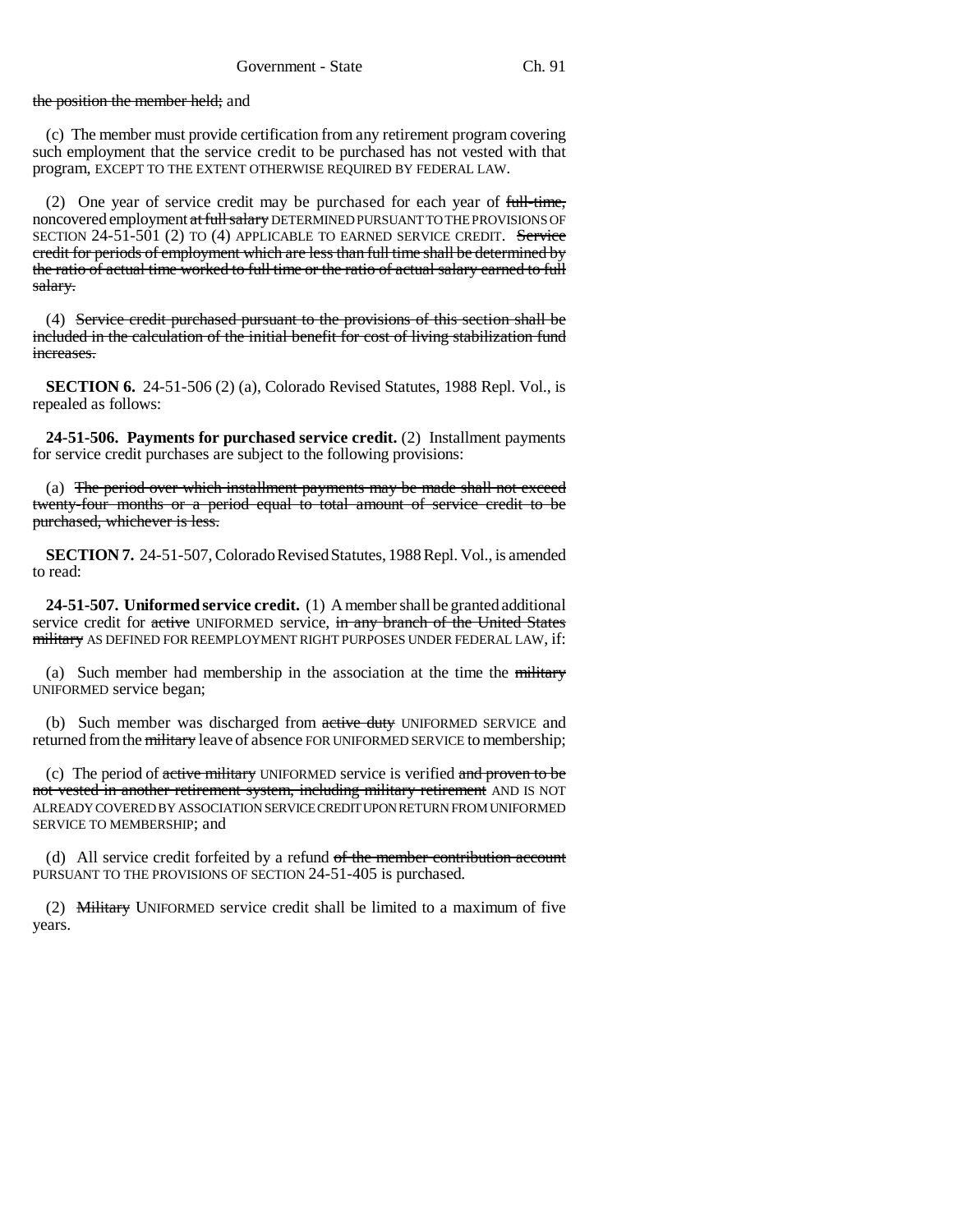(3) Death or any disability arising from military UNIFORMED service shall be excluded as a basis for disability retirement benefits or survivor benefits pursuant to the plan.

**SECTION 8.** 24-51-508, Colorado Revised Statutes, 1988 Repl. Vol., is amended to read:

**24-51-508. Leave of absence for uniformed service.** An employee who is on a military leave of absence FOR UNIFORMED SERVICE at the time his OR HER employer becomes affiliated with the association shall be entitled to service credit as provided for in section 24-51-507 upon becoming a member after returning to such employment.

**SECTION 9.** 24-51-603 (3), Colorado Revised Statutes, 1988 Repl. Vol., as amended, is amended to read:

**24-51-603. Benefit formula for service retirement.** (3) (a) Regardless of total years of service credit, the option 1 benefit calculated pursuant to the provisions of this section PART 6 shall not exceed eighty percent of the highest average salary of the member THE MAXIMUM PERMITTED UNDER FEDERAL INCOME TAX LAW.

(b) ON JULY 1, 1995, THE ASSOCIATION SHALL RECALCULATE THE BASE BENEFIT FOR ALL BENEFIT RECIPIENTS WHOSE BENEFITS BECAME EFFECTIVE PRIOR TO THAT DATE AND ARE CALCULATED BASED UPON FORTY YEARS OF SERVICE CREDIT. ON AND AFTER JULY 1,1995, SERVICE CREDIT IN EXCESS OF FORTY YEARS SHALL BE INCLUDED IN THE COMPUTATION OF THE OPTION 1 BASE BENEFIT FOR SERVICE RETIREMENT PURSUANT TO THE PROVISIONS OF THIS SECTION OR SECTION 24-51-605, WHICHEVER IS APPLICABLE, SUBJECT TO THE LIMITATION OF PARAGRAPH (a) OF THIS SUBSECTION (3). THE ASSOCIATION SHALL PROVIDE BENEFITS TO ALL SUCH BENEFIT RECIPIENTS BASED UPON SUCH RECALCULATED BASE BENEFITS EFFECTIVE FROM JULY 1, 1995.

**SECTION 10.** 24-51-611, Colorado Revised Statutes, 1988 Repl. Vol., as amended, is amended to read:

**24-51-611. Maximum benefit under federal law.** Notwithstanding any other provision of this article, no benefit paid to any benefit recipient shall exceed the maximum permitted for qualified retirement plans pursuant to SECTION 401 (a) (17) OR section 415 of the federal "Internal Revenue Code of 1986", as amended.

**SECTION 11.** 24-51-1301, Colorado Revised Statutes, 1988 Repl. Vol., as amended, is amended to read:

**24-51-1301. Plan sponsored group life insurance.** The board is authorized to enter into group life insurance contracts with MAY OFFER GROUP LIFE INSURANCE COVERAGE THROUGH any life insurance company qualified to do business in Colorado OR MAY SELF-FUND SUCH COVERAGE. Life insurance coverage shall be available to members who voluntarily subscribe. Retirees who return to work in a position requiring membership shall not subscribe. Notwithstanding the provisions of section 10-7-201, C.R.S., the board shall determine the terms and conditions of coverage and may negotiate or discontinue said coverage at any time the board determines such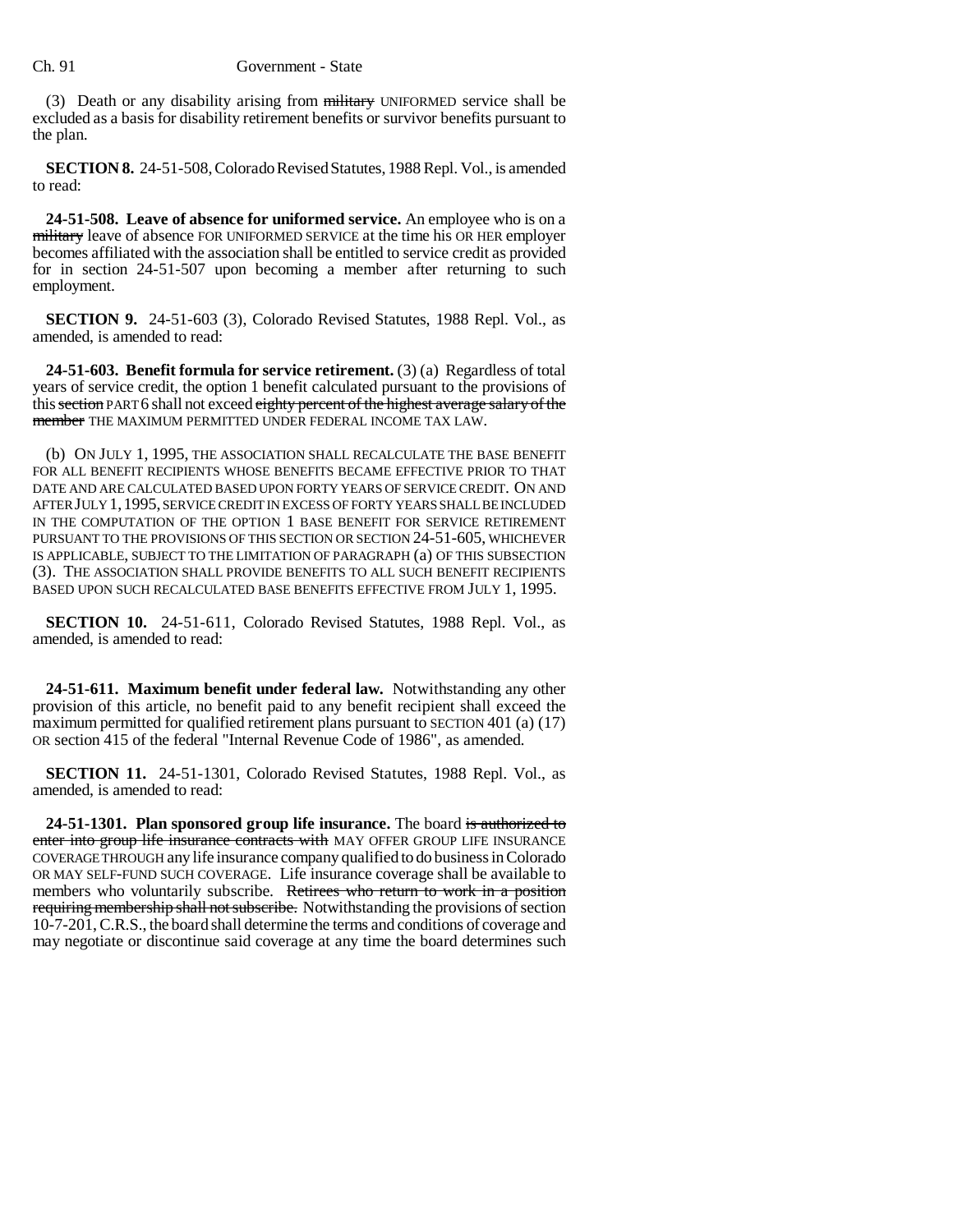action to be in the best interest of the members. Members who have elected group life insurance coverage shall be notified sixty days prior to any change in coverage or discontinuance.

**SECTION 12.** 24-51-1302 (1), (2), and (3), Colorado Revised Statutes, 1988 Repl. Vol., are amended, and the said 24-51-1302 is further amended BY THE ADDITION OF A NEW SUBSECTION, to read:

**24-51-1302. Premiums for group life insurance.** (1) Premiums for life insurance shall be deducted from salaries of participating members and shall be submitted to the association with the monthly contributions reports required to be submitted by employers MUST BE RECEIVED BY THE ASSOCIATION IN ORDER FOR AN INDIVIDUAL TO BE COVERED.

(2) Continuation of life insurance coverage after retirement is available to any retiree who, at PRIOR TO retirement, authorizes life insurance premiums to be deducted from monthly benefit payments.

(2.5) LIFE INSURANCE COVERAGE AFTER TERMINATION OF MEMBERSHIP MAY CONTINUE FOR ANY INACTIVE MEMBER WHO CONTINUES TO PAY LIFE INSURANCE PREMIUMS AND DOES NOT RECEIVE A REFUND PURSUANT TO THE PROVISIONS OF SECTION 24-51-405.

(3) Life insurance provided pursuant to the provisions of this part 13 may be assigned by members, INACTIVE MEMBERS, or retirees.

**SECTION 13.** 24-51-1303, Colorado Revised Statutes, 1988 Repl. Vol., is amended to read:

**24-51-1303. Life insurance beneficiary.** Unless a member, INACTIVE MEMBER, RETIREE, or a court decree names a different beneficiary for life insurance purposes, the named beneficiary shall be the beneficiary of such life insurance.

**SECTION 14.** 24-51-1304 (2), Colorado Revised Statutes, 1988 Repl. Vol., is amended to read:

**24-51-1304. Life insurance for certain retired state employees.** (2) The board shall have the authority to enter into group life insurance contracts MAY OFFER GROUP LIFE INSURANCE COVERAGE THROUGH ANY LIFE INSURANCE COMPANY QUALIFIED TO DO BUSINESS IN COLORADO OR MAY SELF-FUND SUCH COVERAGE for eligible retirees under this section. The monthly premium shall be deducted from the benefits of each participating retiree and the association shall not pay any premium subsidy.

**SECTION 15. Effective date**. This act shall take effect July 1, 1995, except that the provisions of sections 2 and 10 of this bill shall first become effective on December 31, 1995. For persons who become members before January 1, 1996, the limitation on contributions and benefits under section 401 (a) (17) of the federal "Internal Revenue Code of 1986", as amended, shall not be less than the amount which was allowed to be taken into account under the state statute as in effect on July 1, 1993.